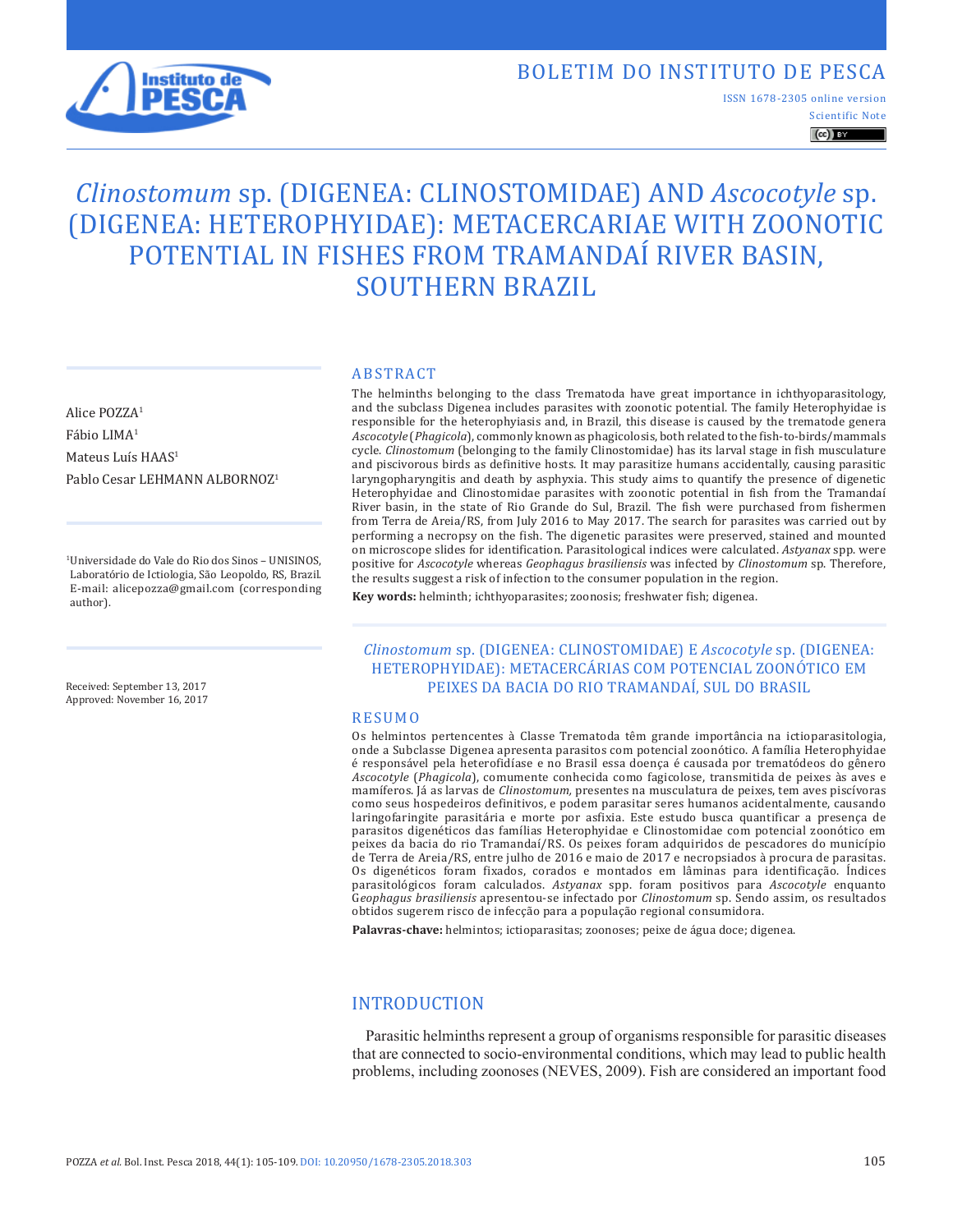resource due to their nutritional value and widely appreciated taste, being also the economic foundation of thousands of people worldwide (ALMEIDA FILHO *et al*., 2004).

Of the several helminths that parasitize fish used for human consumption, many are the cause of zoonoses. In the past, these parasitic diseases were restricted to underdeveloped countries or countries with unique feeding habits. However, in the last decades, such diseases have expanded because of globalization, which allowed a higher flow of food and people, spreading different cultures around the world (CHAI *et al*., 2005).

The class Trematoda is of great importance in ichthyoparasitology. The subclass Digenea includes most of the ichthyoparasitic helminths with zoonotic potential. Trematodes of the family Heterophyidae are responsible for heterophyiasis and in Brazil this disease is caused by trematodes of the genus *Ascocotyle* (*Phagicola*), commonly known as phagicolosis, which is transmitted by fish to other vertebrates such as birds and mammals, and to humans through the ingestion of raw or undercooked fish (BARROS and AMATO, 1995). Fish are the main form of transmission of this helminth to human beings and other animals since *Ascocotyle* does not show specificity toward its host (CHENG, 2012).

Among the symptoms of phagicolosis, one can mention flatulence, cramps and diarrhea (CHIEFFI *et al*., 1992). Several cases of infection by *Ascocotyle* (*Phagicola*) have been recorded in different American countries (CHIEFFI *et al*., 1990) and it was recently added to the list of Risk Rating of Biological Agents (BRASIL, 2010).

In the family Clinostomidae, species of the genus *Clinostomum* have also been the target of intense investigations because metacercariae of this digenean are found in the skin, muscles, fins and internal organs of fish (CARVALHO *et al*., 2008). *Clinostomum* spp. have fish-eating birds are definitive hosts, but can also accidentally parasitize humans, causing parasitic laryngopharyngitis and death by asphyxia (EIRAS, 1994). Events of human infection by this parasite have been reported by several researchers over the years (HIRAL *et al*., 1988; CHUNG *et al*., 1998; KITAGAWA *et al*., 2003). The reported symptoms included pain while swallowing, irritation of the pharynx, excessive saliva production, coughing, swelling of lymph nodes and mucous membranes, itching, among others (YOSHIMURA *et al*., 1991).

This study was conducted with the intention to quantify the presence of digenetic parasites with zoonotic potential in fish from the Tramandaí River basin, in the northern coastal region of Rio Grande do Sul.

#### METHODS

Between July 2016 and May 2017, in the district of Cornélios (29º 32' 18.7" S 50º14'45.5" W and 29º 32' 14.5" S 50º 14' 43.2" W), municipality of Terra de Areia, northern coastal region of Rio Grande do Sul, five different fish species (Table 1) from the Quadros Lagoon were bought from local fishermen. Later, in the Laboratory of Ichthyology of UNISINOS, the fish were identified following the guide of MALABARBA *et al*. (2013) and stored in a freezer until their necropsy. The parasitological examination followed the protocol of AMATO and AMATO (2010). First, we conducted a visual examination of the outer surface of the fish searching for ectoparasites. Soon after, the fish were eviscerated and their organs were separated in individual Petri dishes. Both the musculature and the internal organs were examined under a stereomicroscope.

The located parasites were collected and preserved in AFA solution (93% of 70°GL alcohol, 5% of formalin and 2% of glacial acetic acid) during 48h; after this procedure, they were stored in 70° alcohol. The helminths were cleared with clove oil, stained with Delafield's Hematoxylin and mounted on permanent microscope slides with Canada balsam. Morphometry was performed with the aid of the software AxioVision 4.8.2 (ZEISS, 2012), through microphotographs. The identification of the parasitic helminths followed the identification key of GIBSON *et al*. (2002). Quantitative descriptors (prevalence, mean intensity of the infection and abundance) follow the methodology proposed by BUSH *et al*. (1997).

#### RESULTS

Necropsy was conducted in 116 fish, 83 of the genus *Astyanax*, of which 27 were parasitized by cysts of *Ascocotyle* (Figure 1) and 33 of the species *Geophagus brasiliensis*, of which 24 were infected with cysts of *Clinostomum* sp. (Figure 2a and b). We collected 2534 metacercariae of the genus *Ascocotyle* from the heart of *Astyanax* spp. and 370 metacercariae of *Clinostomum* sp. from the musculature of *G. brasiliensis* (Table 2).

**Table 1.** Collected fish species.

| <b>Species</b>          | Common<br>name | <b>Collected</b><br>individuals |
|-------------------------|----------------|---------------------------------|
| Astyanax aff. fasciatus | Lambari        | 54                              |
| Astyanax laticeps       | Lambari        | 16                              |
| Astyanax lacustris      | Lambari        | 10                              |
| Astyanax eigenmanniorum | Lambari        | 03                              |
| Geophagus brasiliensis  | Cará           | 33                              |
|                         | <b>TOTAL</b>   | 116                             |



**Figure 1.** *Ascocotyle* sp. collected from *Astyanax* spp.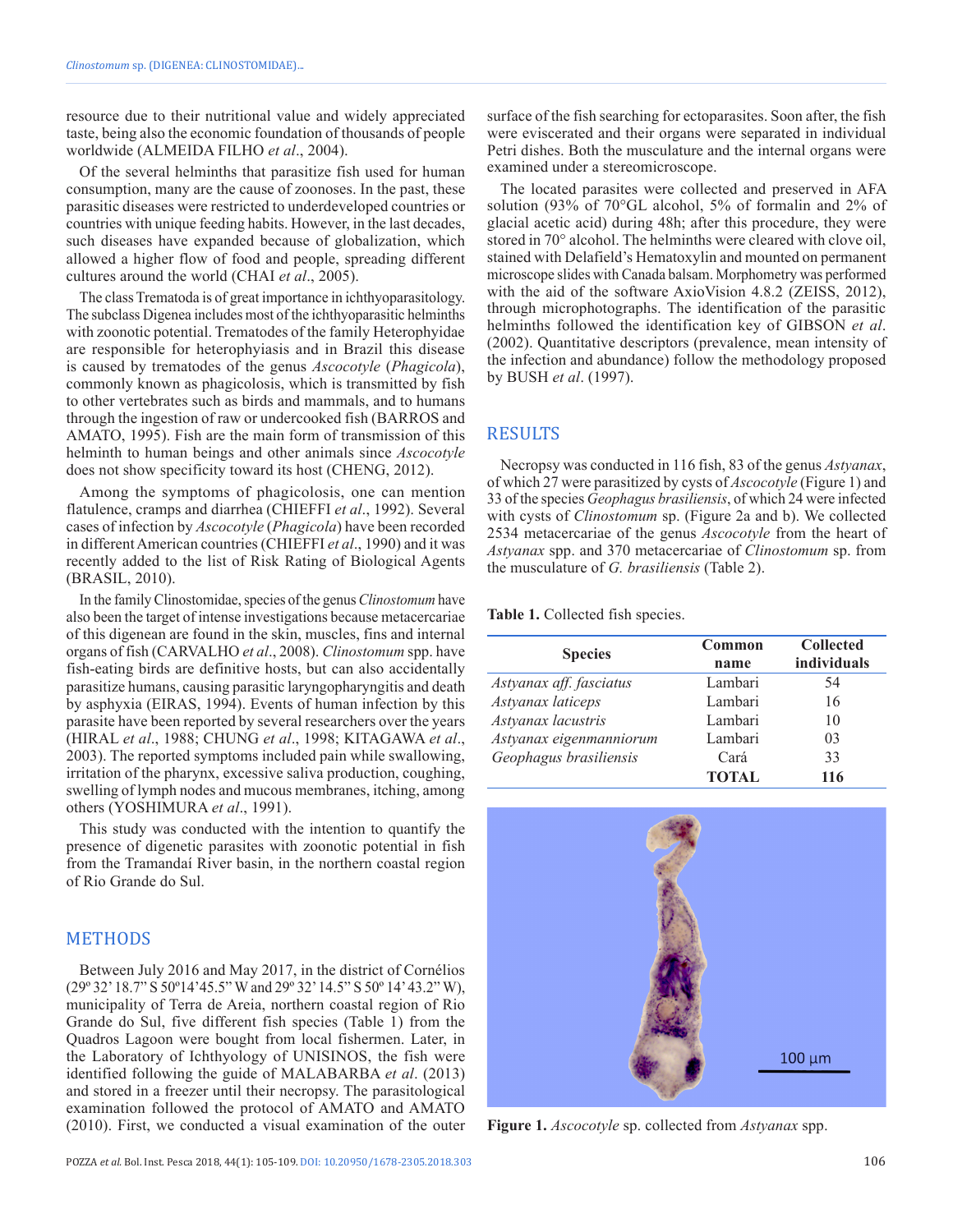

**Figure 2.** (A) *Clinostomum* sp. cyst in the musculature of *Geophagus brasiliensis.* (B) Metacercaria of *Clinostomum* sp. collected from *Geophagus brasiliensis.*

| <b>Helminth</b>        | <b>Host</b>             | D<br>(%) | MA<br><b>Helminth</b><br>$ Fish-1$ | MII<br><b>Helminth</b><br>$\mathrm{Fish}^{-1}$ | <b>Site of Infection</b> |
|------------------------|-------------------------|----------|------------------------------------|------------------------------------------------|--------------------------|
| <i>Ascocotyle</i> sp.  | Astyanax aff. fasciatus | 31.48    | 32.61                              | 103.58                                         | Heart                    |
|                        | Astyanax laticeps       | 31.25    | 20.75                              | 66.4                                           | Heart                    |
|                        | Astyanax lacustris      | 50       | 44.1                               | 88.2                                           | Heart                    |
|                        | <b>Total</b>            | 32.53    | 30.53                              | 93.85                                          |                          |
| <i>Clinostomum</i> sp. | Geophagus brasiliensis  | 72       | 8.5                                | 11.7                                           | Musculature              |

**Table 2.** Values of the parasitological indices for each studied species.

Legend: (P=Prevalence; AM=Mean Abundance and MMI= Mean Infection Intensity).

### **DISCUSSION**

In this study, which is the first in the Tramandaí River basin, we found a high prevalence of the digenean *Clinostomum* sp. (72%). PARAGUASSU *et al*. (2005), in a study conducted with *G. brasiliensis* from the reservoir of Lajes/RJ, also recorded helminths of the genus *Clinostomum* but with a prevalence of only 3%. However, MADI (2005) reported prevalences of 16.6% and 85.09% in *Geophagus brasiliensis* collected in the reservoirs of Jaguari and Juqueri (SP). The differences between the values found by the authors are possibly related to the type of environment that was studied. Eutrophicated environments favor the growth of the ideal vegetation for the development of mollusk species, intermediate hosts of *Clinostomum* sp. (MADI, 2005).

Metacercariae of this digenean cause the yellow grub disease in freshwater fish (SILVA *et al*., 2008). In Brazil, larvae of *Clinostomum* spp. have been reported in different fish species, including *G. brasiliensis* (PARAGUASSÚ *et al*., 2005), *Rhamdia quelen* (SILVA *et al*., 2008; DIAS *et al*., 2016) and *Astyanax altiparanae* (TAKEMOTO *et al*., 2009).

When fish are ingested raw, the larvae in their flesh can lead to parasitic laryngopharyngitis and even death by asphyxia (EIRAS, 1994; KITAGAWA *et al*., 2003; PARK *et al*., 2009). Events of human infection by *C. complanatum* were diagnosed in Japan (YAMASHITA, 1938; HARA*et al*., 2014), Israel (WITENBERG, 1944), India (CAMERON, 1945), Thailand (TIEWCHALOERN *et al*., 1999) and Korea (PARK *et al*., 2009). In Brazil, so far, there are no records of human infection by *C. complanatum*, (SILVA*et al*., 2008; SUTILI *et al*., 2014).

The identification of this helminth in its larval stage was concluded only to genus level since there is a large interspecific morphological similarity. Over the last 200 years, the identification of *Clinostomum complanatum* and *Clinostomum marginatum* has been debated and only a molecular analysis could ensure a more precise species identification (CAFFARA *et al*. 2011).

In this study, metacercariae of *Ascocotyle* sp. were found in the heart of *Astyanax* spp., with a prevalence of 32.53%. In Brazil, *Ascocotyle* spp. were reported parasitizing the bulbus cordis of *Astyanax altiparanae* in the Parana River (LIZAMA *et al*., 2008), although with a lower prevalence (12.10%). *Ascocotyle longa*, whose metacercariae is found in all organs and in the musculature of *Mugil* spp., was found, in the state of São Paulo, in *Mugil platanus* (OLIVEIRA *et al*., 2007; CITTI, 2012), but it is in Mexico that this helminth is recorded in different species of *Cichlasoma*, as well as in *Astyanax fasciatus, Bramocharax caballeroi, Dormitator maculatus, Dorosoma petenense, Gobiomorus dormitory* and *Heterandria bimaculata* (SCHOLZ *et al*., 1997;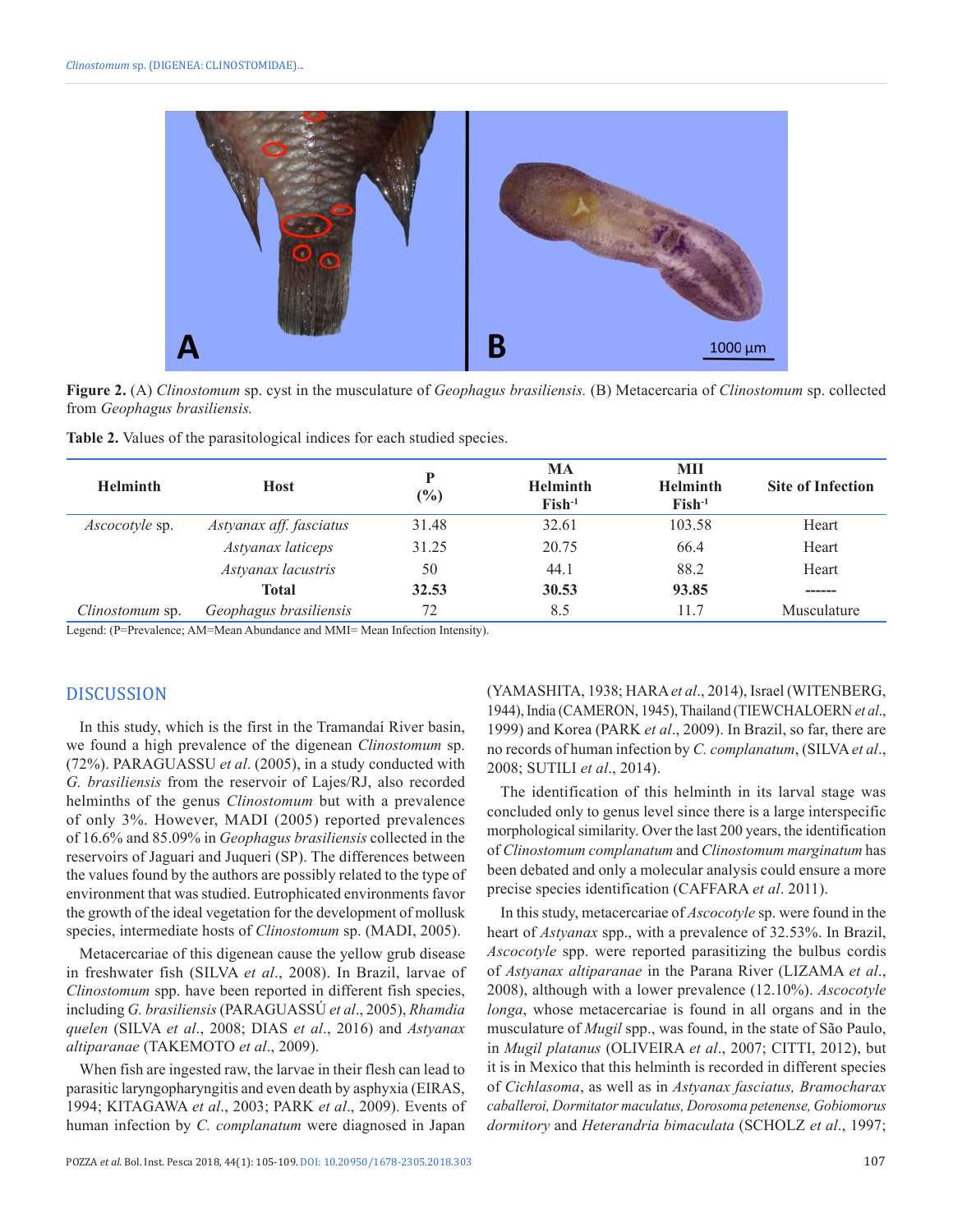#### SCHOLZ *et al*. 2001; SALGADO-MALDONADO *et al*., 2005; VIOLANTE-GONZÁLES *et al*., 2007).

Among the zoonoses transmitted by fish, heterophyiasis deserves special attention, mainly in countries of Europe, Asia and Northern Africa, where trematodes of the family Heterophyidae are commonly diagnosed as agents that cause nausea, abdominal discomfort, chronical diarrhea and weight loss (BELIZARIO JUNIOR *et al.*, 2004). In Brazil, metacercariae of *Ascocotyle longa* have a great zoonotic potential due to the habit of using mullets in the preparation of Japanese dishes in which meat is ingested raw (LUQUE, 2004).

It was not possible to determine the number of rows and the number of spines in each row, this being a crucial characteristic for the determination of *Ascocotyle* species. However, according to SCHOLZ *et al*. (1995, 2001), characteristics such as site of infection (heart); thin-walled spherical cyst; pyriform body and prominent pre-oral lobe, which agree with what was found in this study, suggest that the metacercariae belong to the species *Ascocotyle tenuicollis*.

In the site where fish were collected, we observed that many fishermen eviscerate the animals and discard the organs in the environment. Additionally, we saw that the domestic animals living nearby feed on the discarded organs, contributing to the contamination of the environment and the spread of phagicolosis.

In our study, we observed that freezing the fish for over 24 hours makes the metacercariae inviable, which allows the adoption of this procedure as a prophylactic method. MYERS (1976) and JACKSON and BIER (1981), suggest freezing fish at -20°C for, at least, 60 hours, while MARQUES *et al*. (1995) states that the survival of the helminth larvae, after freezing, depends on factors such as parasite strain, freezing degree and type of freezer used.

#### **CONCLUSION**

According to the obtained results, considering the zoonotic potential of species of *Clinostomum* sp. and *Ascocotyle* sp. for humans and other animal species, we may conclude that there is a risk of infection for the local consumers. Therefore, we highlight the need of adopting local programs of prevention and health management in order to inform the communities about the potential risk of the zoonosis. Additionally, this work contributes to the knowledge on the geographic distribution of the genera *Ascocotyle* and *Clinostomum* in Rio Grande do Sul.

## **REFERENCES**

- ALMEIDA FILHO, E.S.; VALENTE, A.M.; STUSSI, J.S.P.; OLIVEIRA, L.A.T.; FRANCO, R.M.; CARVALHO, J.C.A.P. 2004 *Vibrio vulnificus* em pescado, uma revisão. *Higiene Alimentar*, *18*(116/117): 23-28.
- AMATO, J.F.R.; AMATO, S.B. 2010 Técnicas gerais para coleta e preparação de helmintos endoparasitos de aves. In: VON MATTER, S.; STRAUBE, F.C.; ACCORDI, I.A.; PIACENTINI, V.Q.; CÂNDIDO JUNIOR, J.F. *Ornitologia e conservação: ciência aplicada, técnicas de pesquisa e levantamento.* Rio de Janeiro: Technical Books. p. 369-393.
- BARROS, L.A.; AMATO, S.B. 1995 Aspectos patológicos observados em hamsters (*Mesocricetus auritus*) infectados experimentalmente com metacercárias de *Phagicola longus* (Ranson, 1920) Price, 1932 (Digenea, Heterophyidae). *Revista Brasileira de Parasitologia Veterinária*, *4*(1): 43-48.
- BELIZARIO JUNIOR, V.Y.; DE LEON, W.U.; BERSABE, M.J.; PURNOMO; BAIRD, J.K.; BANGS, M.J. 2004 A focus of human infection by *Haplorchis taichui* (Trematoda: Heterophyidae) in the southern Philippines. *The Journal of Parasitology*, *90*(5): 1165-1169. [PMid:15562620.](http://www.ncbi.nlm.nih.gov/entrez/query.fcgi?cmd=Retrieve&db=PubMed&list_uids=15562620&dopt=Abstract) **<http://dx.doi.org/10.1645/GE-3304RN>**.
- BRASIL, MINISTÉRIO DA SAÚDE. 2010 *Classificação de risco dos agentes biológicos*. 2ª ed. Brasília: Ministério da Saúde. 44p. (Série A. Normas e Manuais Técnicos).
- BUSH, A.O.; LAFFERTY, K.D.; LOTZ, J.M.; SHOSTAK, A.W. 1997 Parasitology meests ecology on its own terms: Margolis et al. 1982. Revisited. Journal of Parasitology, 83(4): 575-583. http://dx.doi. org/10.2307/3284227.
- CAFFARA, M.; LOCKE, S.A.; GUSTINELLI, A.; MARCOGLIESE, D.J.; FIORAVANTI, M.L. 2011 Morphological and molecular differentiation of *Clinostomum complanatum* and *Clinostomum marginatum* (Digenea: Clinostomidae) metacercariae and adults. *The Journal of Parasitology*, *97*(5): 884-891[. PMid:21711099.](http://www.ncbi.nlm.nih.gov/entrez/query.fcgi?cmd=Retrieve&db=PubMed&list_uids=21711099&dopt=Abstract) **<http://dx.doi.org/10.1645/GE-2781.1>**.
- CAMERON, T.W.M. 1945 Fish-carried parasites in Canada. I—Parasites carried by freshwater fish. *Canadian Journal of Comparative Medicine*, *9*(9): 245-254[. PMid:17648150.](http://www.ncbi.nlm.nih.gov/entrez/query.fcgi?cmd=Retrieve&db=PubMed&list_uids=17648150&dopt=Abstract)
- CARVALHO, A.R.; TAVARES, L.E.R.; LUQUE, J.L. 2008 Metacercárias tipo *Neascus* em *Geophagus brasiliensis* (Perciformes: Cichlidae) do rio do Peixe, Juiz de Fora, Brasil. *Acta Scientiarum. Biological Sciences*, *30*(3): 315-320.
- CHAI, J.-Y.; MURRELL, K.D.; LYMBERY, A.J. 2005 Fish-borne parasitic zoonoses: status and issues. *International Journal for Parasitology*, *35*(11-12): 1233-1254[. PMid:16143336.](http://www.ncbi.nlm.nih.gov/entrez/query.fcgi?cmd=Retrieve&db=PubMed&list_uids=16143336&dopt=Abstract) **[http://dx.doi.org/10.1016/j.](http://dx.doi.org/10.1016/j.ijpara.2005.07.013) [ijpara.2005.07.013](http://dx.doi.org/10.1016/j.ijpara.2005.07.013)**.
- CHENG, T.C. 2012 *General Parasitology*. 2ª ed. New York, NY: Academic Press. 788p.
- CHIEFFI, P.P.; GORLA, M.C.; TORRES, D.M.; DIAS, R.M.; MANGINI, A.C.; MONTEIRO, A.V.; WOICIECHOVSKI, E. 1992 Human infection by *Phagicola* sp. (Trematoda: Heterophyidae) in the municipality of Registro, São Paulo State, Brazil. *The Journal of Tropical Medicine and Hygiene*, *95*(5): 346-348. [PMid:1404559.](http://www.ncbi.nlm.nih.gov/entrez/query.fcgi?cmd=Retrieve&db=PubMed&list_uids=1404559&dopt=Abstract)
- CHIEFFI, P.P.; LEITE, O.H.; DIAS, R.M.D.S.; TORRES, D.M.A.V.; MANGINI, A.C.S. 1990 Human parasitism by *Phagicola longa* (Trematoda: Heterophyidae) in Cananéia, São Paulo State, Brazil. *Revista do Instituto de Medicina Tropical de Sao Paulo*, *32*(4): 285-288. [PMid:2101522.](http://www.ncbi.nlm.nih.gov/entrez/query.fcgi?cmd=Retrieve&db=PubMed&list_uids=2101522&dopt=Abstract) **<http://dx.doi.org/10.1590/S0036-46651990000400008>**.
- CHUNG, D.I.; KONG, H.H.; JOO, C.Y. 1998 *Radix auricularia coreana:* natural snail host of *Clinostomum complanatum* in Korea. *Korean Journal of Parasitology*, *36*(1): 1-6[. PMid:9529857.](http://www.ncbi.nlm.nih.gov/entrez/query.fcgi?cmd=Retrieve&db=PubMed&list_uids=9529857&dopt=Abstract) **[http://dx.doi.](http://dx.doi.org/10.3347/kjp.1998.36.1.1) [org/10.3347/kjp.1998.36.1.1](http://dx.doi.org/10.3347/kjp.1998.36.1.1)**.
- CITTI, A.L. 2012 *Tainhas (Mugil liza, Valenciennes, 1836) infectadas por Ascocotyle (Phagicola) longa em* São Paulo: *ocorrência, importância na saúde pública, estratégias de controle e sua representatividade cultural*. São Paulo. 124f. (PhD Thesis. USP). Available from: <http:// www.teses.usp.br/teses/disponiveis/10/10134/tde-26072012-132239/ en.php>. Access on: 13 july 2017.